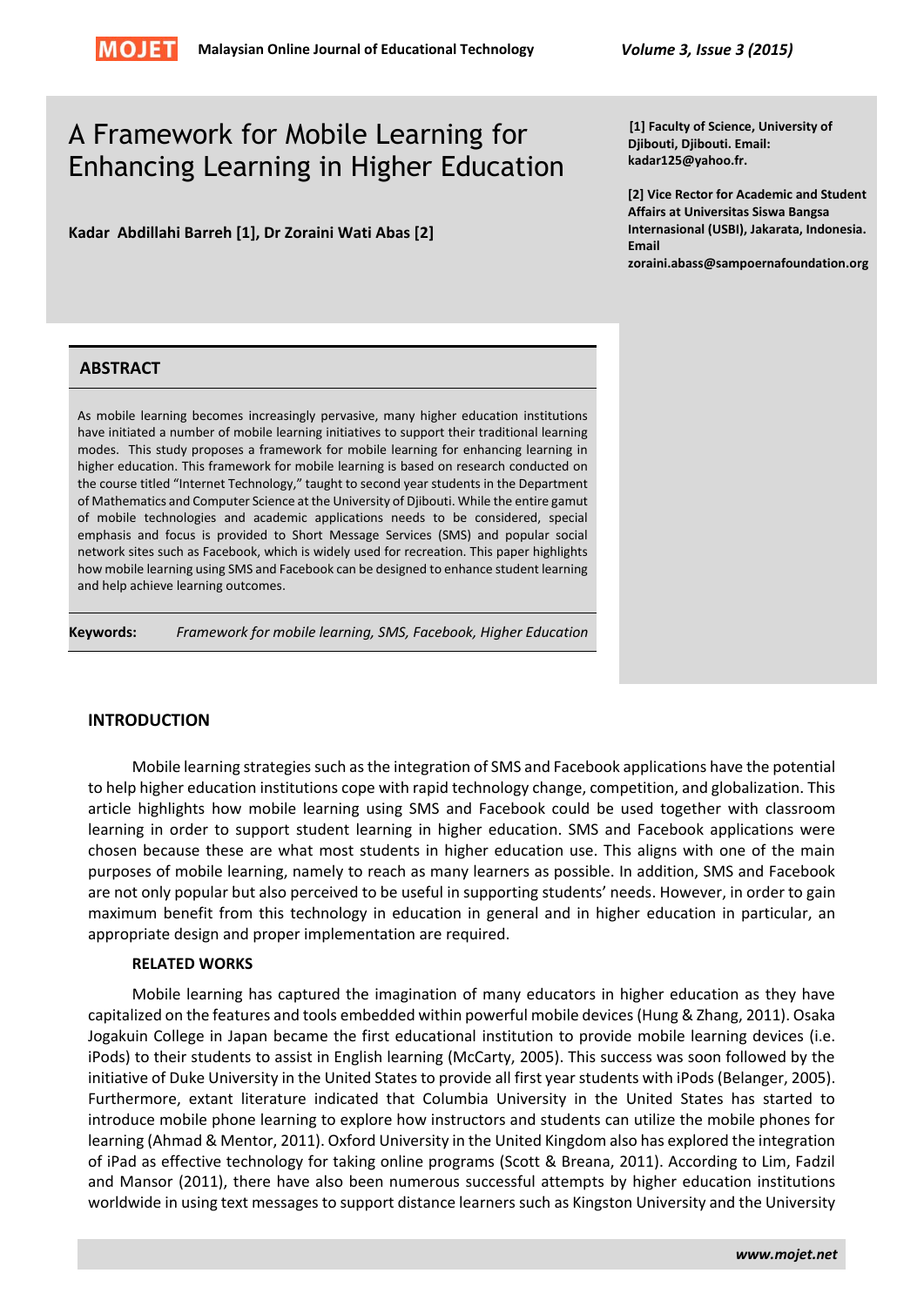

of Ulster in the United Kingdom, the Sheffield Hallam University branch in India, the Srinakharinwirot University of Thailand, the Chinese University of Hong Kong, and University of Victoria in Australia. Further research is also being conducted to determine the potential of mobile learning in traditional forms of higher education.

However, mobile learning in higher education settings has not become widespread and is still in the testing stage. Moreover, the research into mobile learning mainly has been based on the challenges and opportunities of this technology in education in general and in online distance learning in particular. In addition, many new research topics have been emerging in various areas, including technological, pedagogical, and methodological issues, and problems related to content and user interface adaptation. Both university administrators and educators have been working to find the best way to use mobile devices in education.

## **WHAT IS MOBILE LEARNING?**

In this context, numerous research studies on the use of mobile and wireless communication technologies in education have been conducted. Researchers have denoted these technology-supported learning approaches as "mobile learning" (Shih, Chuang, & Hwang, 2010). During its development, mobile learning was defined differently by various researchers. A review of the literature of the different definitions reveals four approaches for defining mobile learning: mobile devices, learners and learning process, learning and combination of different components, and a combination of these three approaches.

| <b>Approaches</b>                      | <b>Definitions</b>                                                                                                                                                                                                                                                                                                                                                                                                                                                                                                                                                                                                                                                                                                          |
|----------------------------------------|-----------------------------------------------------------------------------------------------------------------------------------------------------------------------------------------------------------------------------------------------------------------------------------------------------------------------------------------------------------------------------------------------------------------------------------------------------------------------------------------------------------------------------------------------------------------------------------------------------------------------------------------------------------------------------------------------------------------------------|
| <b>Mobile Devices</b>                  | The use of mobile and handheld IT devices, such as Personal Digital Assistants<br>(PDAs), mobile telephones, laptops, and tablet PC technologies in teaching and<br>learning (Alsaadat, 2009).<br>The use of handheld devices such as PDAs, mobile phones, laptops, and any other<br>handheld information technology devices that may be used in teaching and<br>learning (Harriman, 2007).<br>Learning delivered, enhanced, or supported mainly or solely by wireless and mobile<br>devices and their technologies (Kukulska-Hulme et al., 2005)<br>Any educational provision where the sole or dominant technologies are handheld<br>or palmtop devices (Taxler, 2005).                                                   |
| Learners and<br>Learning<br>Experience | Where a learner can be physically mobile while at the same time remaining<br>connected to non-proximate sources of information, instruction, and data<br>communications technology (Woodill, 2012).<br>When the learning experience that you're trying to design happens to be out and<br>about in the world (Dikkers, 2012).<br>Learning process, in which learners collaborate with their peers and teachers,<br>construct the meaning of knowledge (Sharples, 2005).<br>Learning arising in the course of person-to-person mobile communication (Nyiri,<br>2002).                                                                                                                                                        |
| Learning                               | The processes (both personal and public) of coming to know through exploration<br>and conversation across multiple contexts among people and interactive<br>technologies (Sharples 2009, p. 5).<br>The acquisition of any knowledge and skill through using mobile technology,<br>anywhere anytime that results in an alteration in behavior (Geddes, 2004).<br>Any form of learning when mediated through mobile devices, and a form of<br>learning that established the legitimacy of "nomadic" learners (Alexander, 2004).<br>Part of a new learning landscape created by the availability of online and personal<br>technologies supporting flexible, accessible, learner-focused education (Kukulska-<br>Hulme, 2010). |

#### **Table 1 Approaches to Defining Mobile Learning**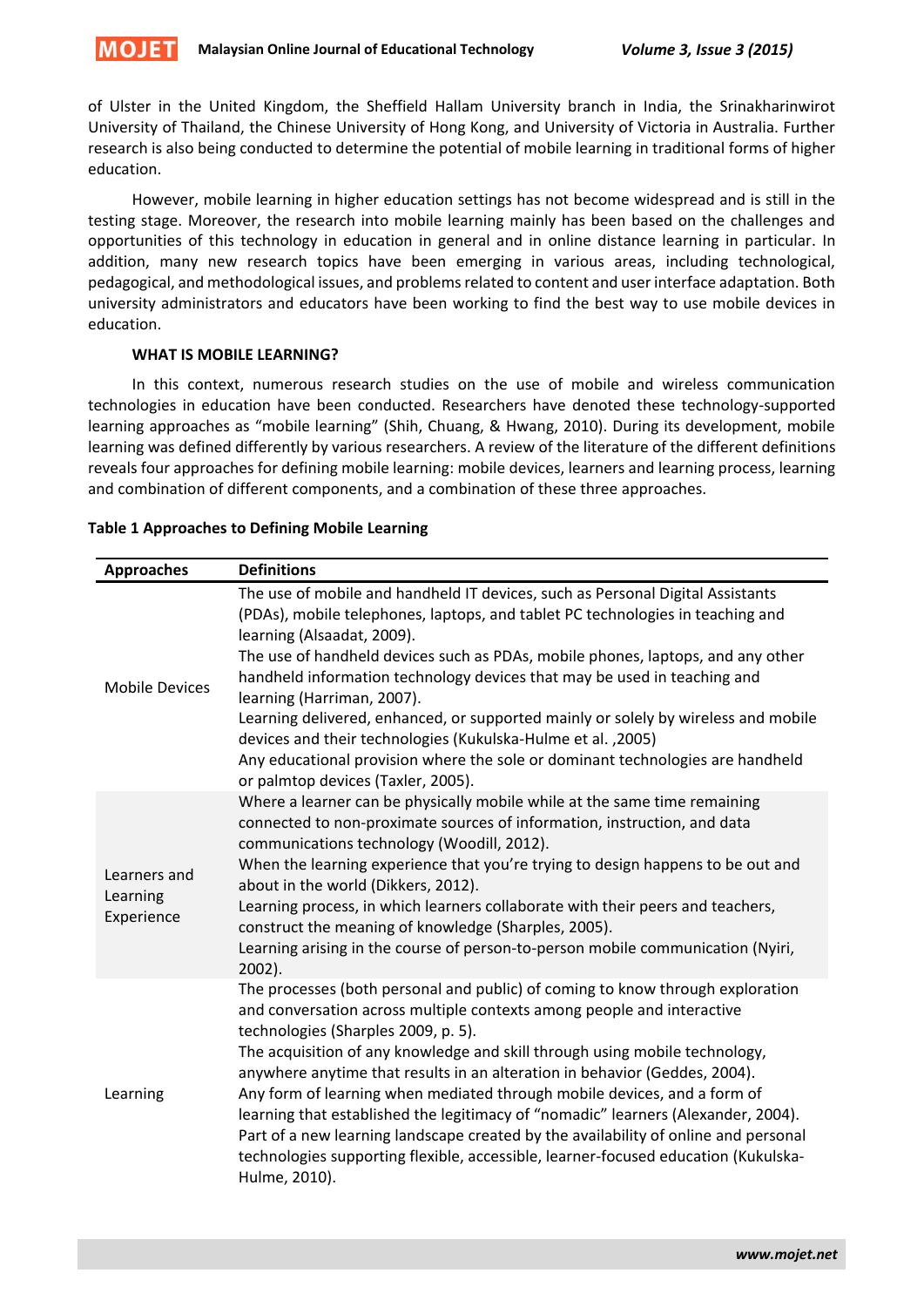

| Combination of<br>Components | The combination of mobile technology and its affordances that create a unique<br>learning environment and opportunities that can span across time and place<br>(Stanton & Ophoff, 2013).<br>Combination of e-learning and mobile technology (Ketterl, Heinrich, Mertens, &<br>Morisse, 2007; Parsons & Ryu, 2006).<br>Partly about learning and partly about the breakthroughs of mobile computing and<br>global marketing of mobile devices (Kukulska-Hulme & Traxler (2005).\<br>The combination of e-learning and mobile computing that promises the access to<br>applications that support learning at anytime and anywhere (Holzinger,<br>Nischelwitzer & Meisenberger, 2005). |
|------------------------------|-------------------------------------------------------------------------------------------------------------------------------------------------------------------------------------------------------------------------------------------------------------------------------------------------------------------------------------------------------------------------------------------------------------------------------------------------------------------------------------------------------------------------------------------------------------------------------------------------------------------------------------------------------------------------------------|
|------------------------------|-------------------------------------------------------------------------------------------------------------------------------------------------------------------------------------------------------------------------------------------------------------------------------------------------------------------------------------------------------------------------------------------------------------------------------------------------------------------------------------------------------------------------------------------------------------------------------------------------------------------------------------------------------------------------------------|

The four approaches shown in Table 1 emphasize the uniqueness of mobile learning and distinguish mobile learning from other forms of education and training such as online learning , distance education, and e-learning. In addition, by providing an understanding of mobile learning in general, these four approaches also can help designers understand the position and significance of mobile learning in the context of higher education.

In this study, mobile learning was defined as learning using mobile devices with wireless connectivity such as mobile phones, smartphones, tablets or any other handheld devices that offers learners the opportunity to enhance their learning experience anywhere and at anytime. This definition was based on the first and second approaches shown in Table 1.

## **DESIGN OF MOBILE LEARNING**

The design of mobile learning constitutes a fundamental stage for the development of a framework or model of mobile learning needed to successfully build mobile learning applications. Mobile learning requires a change in the lecturer's philosophical approach to teaching, and it is not simply the application of e-learning design requirements to the mobile learning environment (Parsons & Ryu, 2006). This means that mobile learning initiatives must establish their own design as a framework or model in order to support learning in education in general and in higher education in particular.

According to Sharples, Taylor, and Vavuola (2005), a first step in postulating a design for mobile learning is to distinguish what is special about mobile learning compared to other types of learning activities. Second, this design must embrace the considerable learning that occurs outside classrooms and lecture halls as people initiate and structure their activities to enable educational processes and outcomes. Third, mobile learning should be based on contemporary accounts of practices that enable successful learning in which learning is an active process of building knowledge and skills through practice within a supportive group or community. Lastly, a design of mobile learning must take account of the ubiquitous use of personal and shared technology. Following those criteria, some of the most well-received and acknowledged proposals of a framework or model for mobile learning are described next. In other words, many researchers have emphasized the importance of having a good design when implementing technology to enhance student learning (Herrington, Herrington & Mantei, 2009; Koole, 2009; Litchfield, Dyson, Lawrence, & Zmijewska, 2007). Alexander (1999) stressed the need for appropriate learning design in order to use technology to improve or enhance students' learning experiences. If the focus is to enhance student learning, priority must be set to design mobile learning in such a way that it will succeed (Leigh, 2004).

Since mobile learning is in its early years, much work is still needed before it can be used widely as added value in higher education. This study contributed to filling this gap by proposing a framework for mobile learning for enhancing learning in higher education in order to engage and motivate students in the learning process and help to achieve learning outcomes.

# **FRAMEWORK FOR MOBLE LEARNING**

The framework for mobile learning is based on a course titled "Internet Technology," taught to second year students in the Department of Mathematics and Computer Science at the University of Djibouti. Using student feedback, the elements of the proposed mobile learning framework are identified, and the factors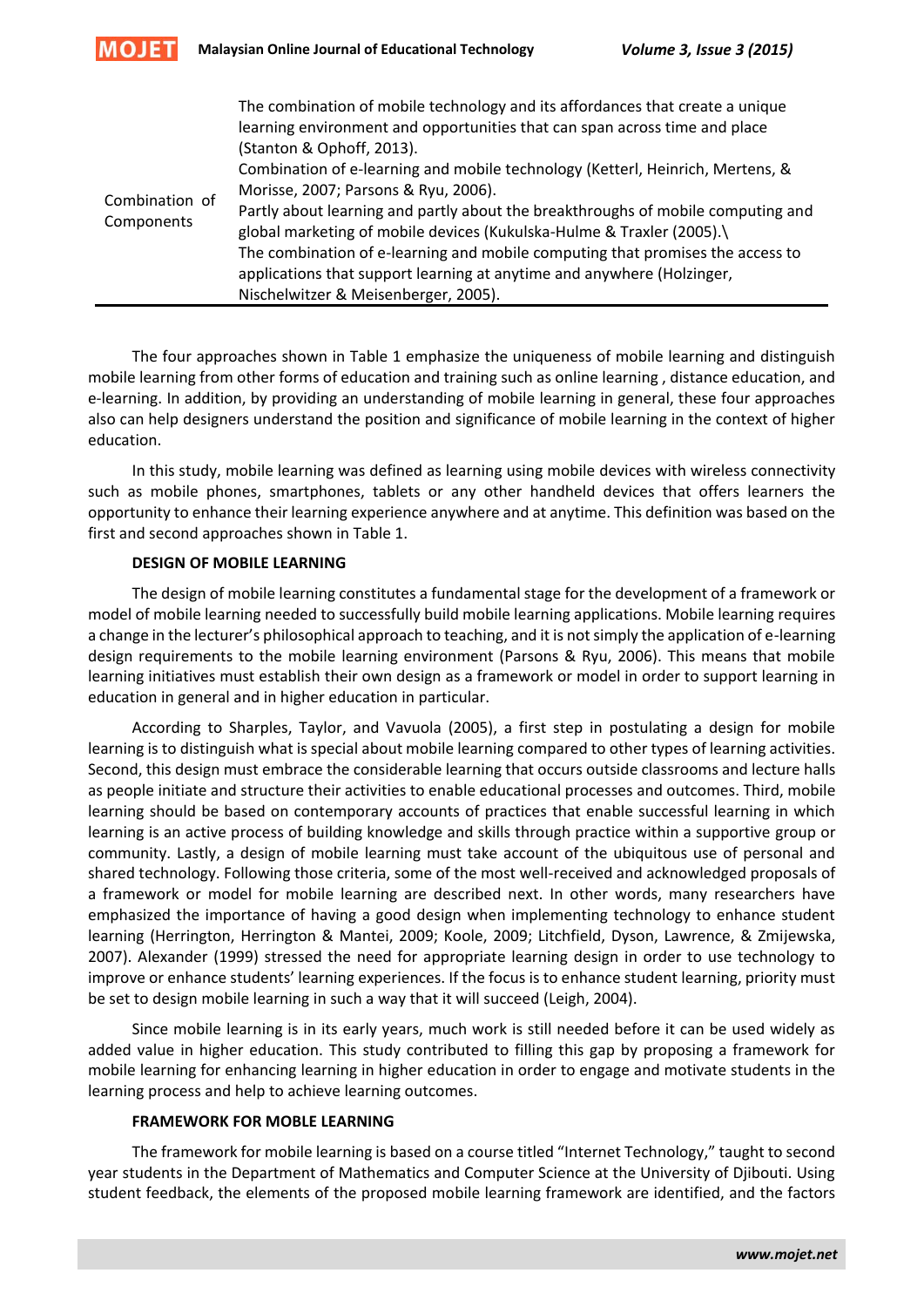

concerning these elements are presented in this section. Figure 1 shows the mobile learning framework for the enhancement of learning in higher education as was applied at the University of Djibouti.



 *Figure 1. Framework for Mobile Learning.*

This framework highlights how mobile learning can be used to support face-to-face interaction through a course titled "Internet Technology." Mobile learning activities were designed and developed to complement the three primary learning modes of face-to-face interaction, which were, lecture, activities, and discussion. Mobile learning has become an emerging tool that offers significant learning experience to enhance student learning in higher education institutions. Many studies have revealed that mobile learning can support and enhance learning in higher education if properly designed. However, although m-learning has been used to support a wide range of learning activities, there has been little research done to investigate the students' requirements or to understand what types of mobile applications students need to use, or to examine how mobile educational software can be designed to effectively support learning (Devinder & Zaitun, 2006). In response to this gap in the literature, this framework shows how mobile learning can be used to enhance the overall learning experience of students and teachers in higher education.

#### **Face to face interactions**

Face-to face-interactions constitute one of the main modes of learning in higher education through activities such as lectures, discussion, activities, and lab sessions. This mode of interaction refers to when communication between teachers and students take place in the traditional classroom. The course Internet Technology used these four activities as part of face-to-face interaction. Mobile learning activities were used to supplement the face-to-face interactions activities of the course. Some of the mobile learning activities employed included the use of SMS for content delivery and reminders, and the use of Facebook for discussions, chats, exercises, videos, and quizzes. The course was designed to deliver 42 hours of face-to-face interactions: 24 hours of lecture, activities and discussion and 18 hours devoted to lab sessions.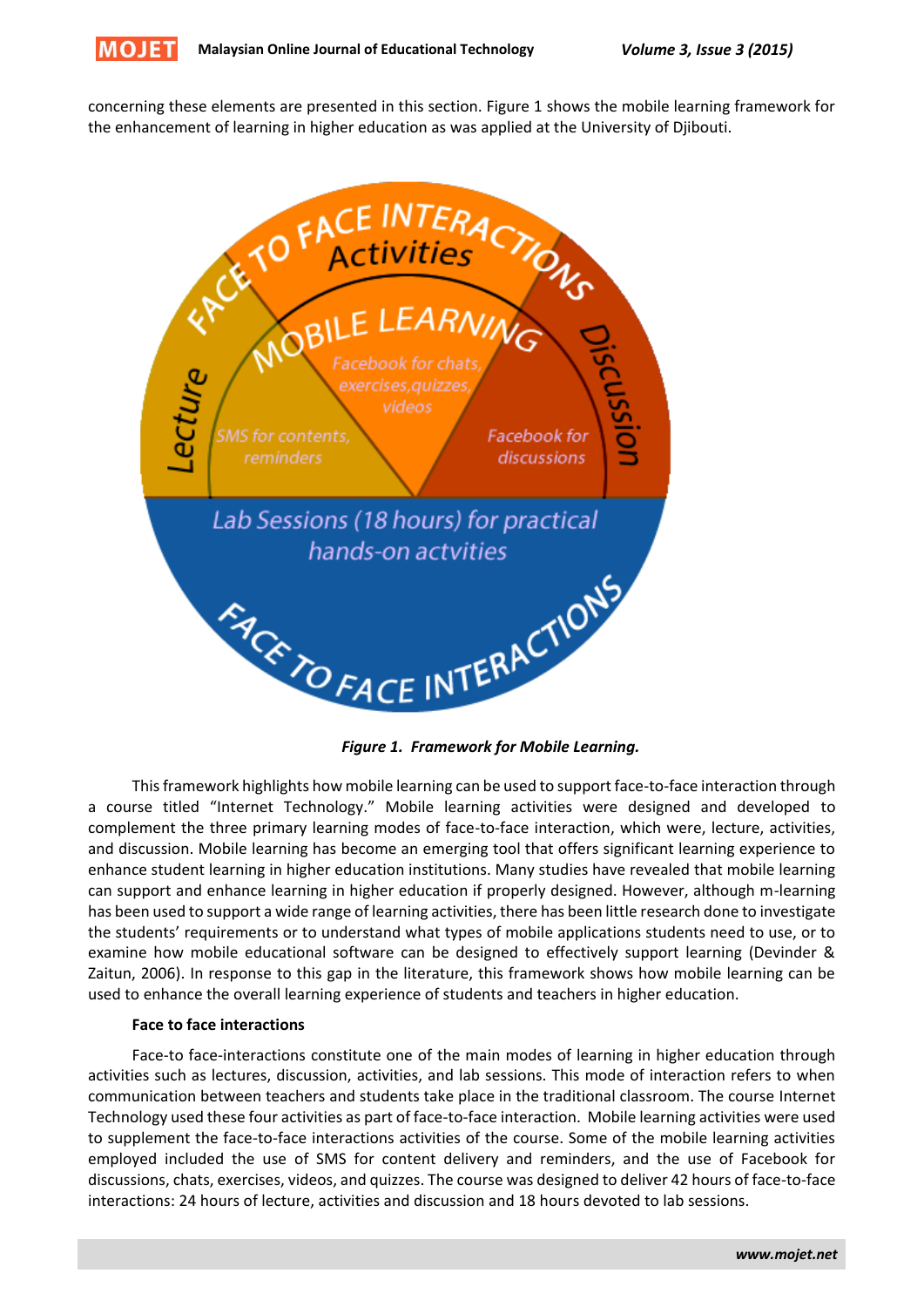#### **Lab sessions for hands-on experiences**

Lab sessions were compulsory and composed of a weekly meeting of 1 hour and 30 minutes during the 12 weeks of each semester. Lab sessions were intended to enable students to undertake the practical aspect of Internet technology. Lab sessions involved instructor led practical demonstrations regarding the various aspects covered in the course during face-to-face sessions. Students also were required to undertake programming practical sessions aimed at reinforcing the theoretical concepts learned in class. Specifically, lab sessions were mainly undertaken in areas related to creating web pages with HTML and for building dynamic websites using PHP language with MySQL databases. Evaluation of students on lab sessions was based on the workability of the practical projects they completed. Lab sessions were therefore an important part of the course learning activities.

#### **Lectures**

Face-to-face lecture is still the main means of disseminating knowledge in higher education, but university faculty and administrators have been examining other tools and methods to support and engage students (Sweeney, O'Donoghue, & Whitehead, 2004). For this study, lectures were undertaken through instructor led oral presentations to students in class. Specifically, lectures were used to deliver theoretical Internet technology concepts to students. The lecture method involved the instructor providing concepts orally to students who also participated in the lecture by asking questions. In addition, the lecture of this course mainly used multimedia presentation software such as Microsoft PowerPoint to engage students in the learning process. Additionally, public lectures organized by the department of mathematics and computer science were also used to expose students to more complex Internet technology applications.

However, educational research has revealed that face-to-face lecture sessions alone are not highly effective in helping students accomplish learning outcomes. Therefore, other strategies, such as activities and discussion were used to help the instructor gauge the students' progress and require students to actively engage with the content, each other, and the instructor.

#### **Activities**

Face-to-face activities are designed to encourage student engagement during class. Additionally, activities in learning Internet technology were developed for both the classroom environment and out-ofclass environment. Within the classroom, theoretical aspects of the course were deeply developed through several exercises before the practical lab session. In the out-of-class environment, students were required to conduct case studies and present their findings in class. Specifically, students were grouped into various categories and given a specific case study to evaluate based on topics covered during the course. Finally, face-to-face activities involved brainstorming activities to enable students to review the concepts learned from the face-to-face lecture.

# **DISCUSSION**

Another learning tenet within face-to-face aspect of teaching and learning is the use of classroom discussion. Most advocates (e.g. Hung, Tan, & Cheng, 2005; Mayo, 2004; Smith, 2005) have argued that discussion between learners and instructors is a determining factor that either accelerates or impedes the learning process.

Therefore, face-to-face interaction discussion is a useful teaching technique that enables student to develop critical thinking skills and improve in-depth analytical skills. For this course, students were engaged in academic debate regarding the stated topic. As part of the discussion, they were required to present their views in class. The instructor was then able to guide students in arriving at the best answers to the question besides helping students understand why some answers were invalid and inappropriate.

## **MOBILE LEARNING**

In this study, mobile learning is defined as learning using mobile devices with wireless connectivity such as mobile phones, smart phone, tablets or any others handheld devices that offer learners the opportunity to enhance their learning experience anywhere and at any time. As mobile learning has become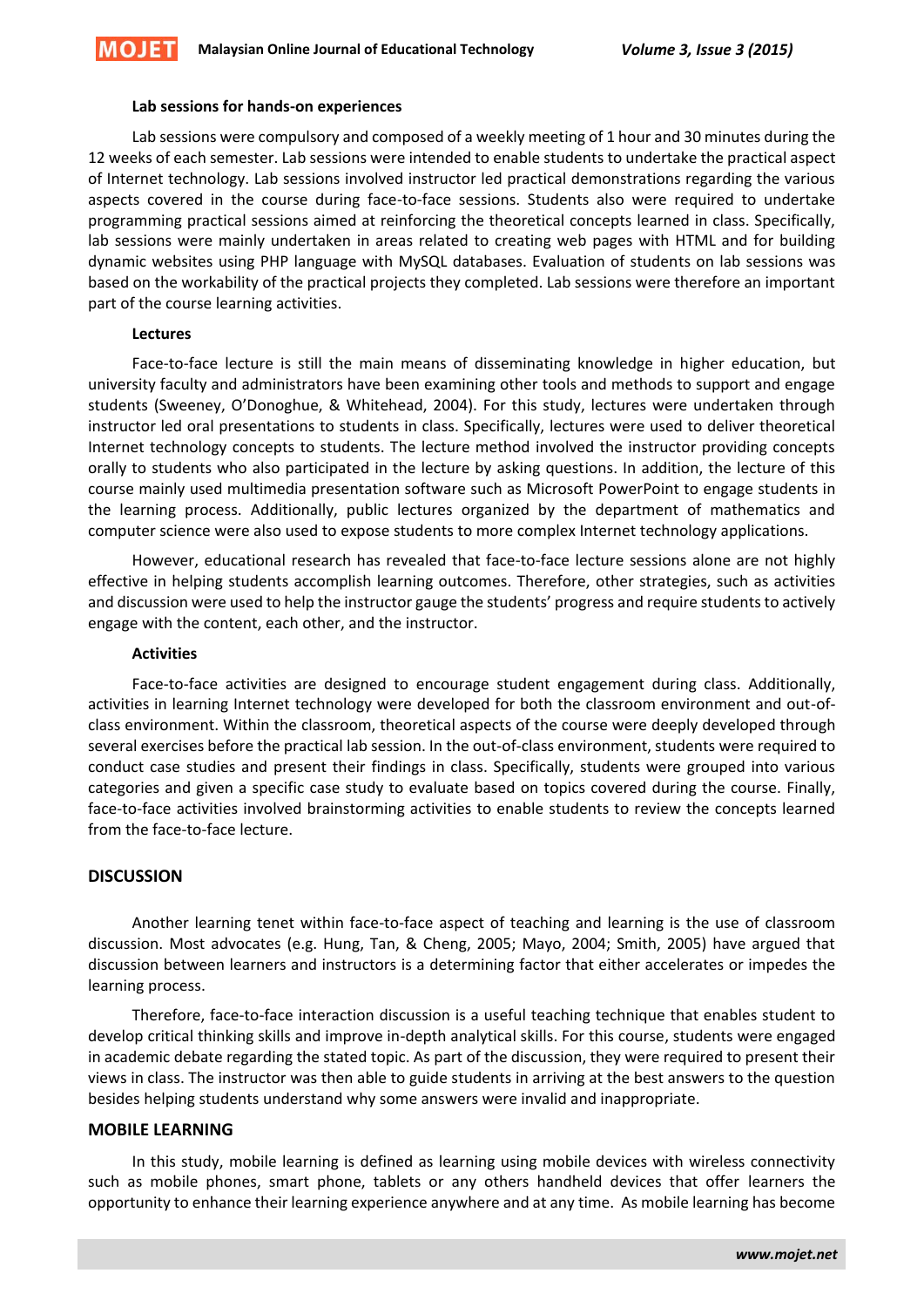

ubiquitous, many higher education institutions have embarked on a number of mobile learning initiatives to support their traditional learning modes. In order to enhance the course learning environment, Internet Technology and mobile learning activities were used to supplement face-to-face interaction. Two main applications were employed: SMS for content and reminders and Facebook for discussions, chats, exercises, videos, and quizzes.

## **SMS for content and reminders**

SMS messages were used to supplement face-to-face interaction by delivering some mobile based content as well as course reminders. SMS messages were scheduled to be sent twice during weekdays at 8.00 pm. This time was suitable because the majority of students were involved in their homework at that time. Further SMS messages were scheduled after the topics were covered during face-to-face lectures to enhance students' learning.

At the end of every lesson SMS content was sent to every student. The content included summaries containing the main concepts learned in the face-to-face lectures. For example, an SMS might have included a statement or question together with the reference chapter. This increased the students' retention as well as understanding abilities. In addition, researchers at the Sheffield Hallam University of India found that when SMS messages containing important course content were received by learners, the content was more readily and easily assimilated because it was chunked into small sizes (Uday Bhaskar & Govindarajulu, 2008).

## **Facebook for discussions**

Another mobile learning initiative employed was the use of Facebook discussions. Facebook discussion is a forum application enabling students to post messages and to reply to them asynchronously. For this study, discussion topics were posted on the forum and students were required to post their messages after reading the module. The instructor engaged the students in a critical discussion by posting comments that critically analyzed the responses they provided. The instructors also guided the students with cues and clues for answering the discussion questions appropriately. Many researchers have revealed that asynchronous discussions, such as forum discussion on Facebook, are useful in enhancing learning because students have more time to analyze and reflect on content and to compose thoughtful responses.

Another important benefit of asynchronous discussion is the teacher-student and student-student interaction outside of the classroom. Researchers have found that students who felt they did not have enough background knowledge in the subject matter did extra research before making a comment. They did so because they did not want to sound unintelligent in front of their colleagues (Du, Zhang, Olinzock, & Adams, 2008). For example, in traditional face-to-face classes, when an instructor asks the class about something, not everyone has an opportunity to give a response (Benson, 2003). However, in Facebook forum discussions, all students have the chance to express their opinion. Furthermore, Hrastinski (2008) reported that when students agree with their colleagues, they form social ties, and these are important for collaborative learning. The forum discussion provides a collaborative learning environment where students learn from each other, and it allows the instructor to ensure that students are on track.

# **Facebook for chats, quizzes, exercises and videos**

Facebook chats, videos, quizzes, and exercises were used to supplement the face-to-face sessions. The instructor created a chat group so that various students could engage in exchanging their opinions regarding a specific topic. However, the chat sessions were centrally managed by the instructor in order to avoid personalized messages chats. Also, videos were posted on the Facebook page for reinforcing the theoretical concepts learned in class. For instance, the instructor posted a video created by a reputed professor in which the professor explained the fundamentals of website design using HTML.

Quizzes and exercises also were posted on the Facebook page. The quizzes and exercises were used to evaluate student understanding regarding key concepts learned in class. In addition, in order to engage students to take part actively in these activities, the results were discussed in the class. In sum, Facebook chats, videos, quizzes and exercises provided students with the opportunity to deepen their understanding by applying the different concepts learned in the class.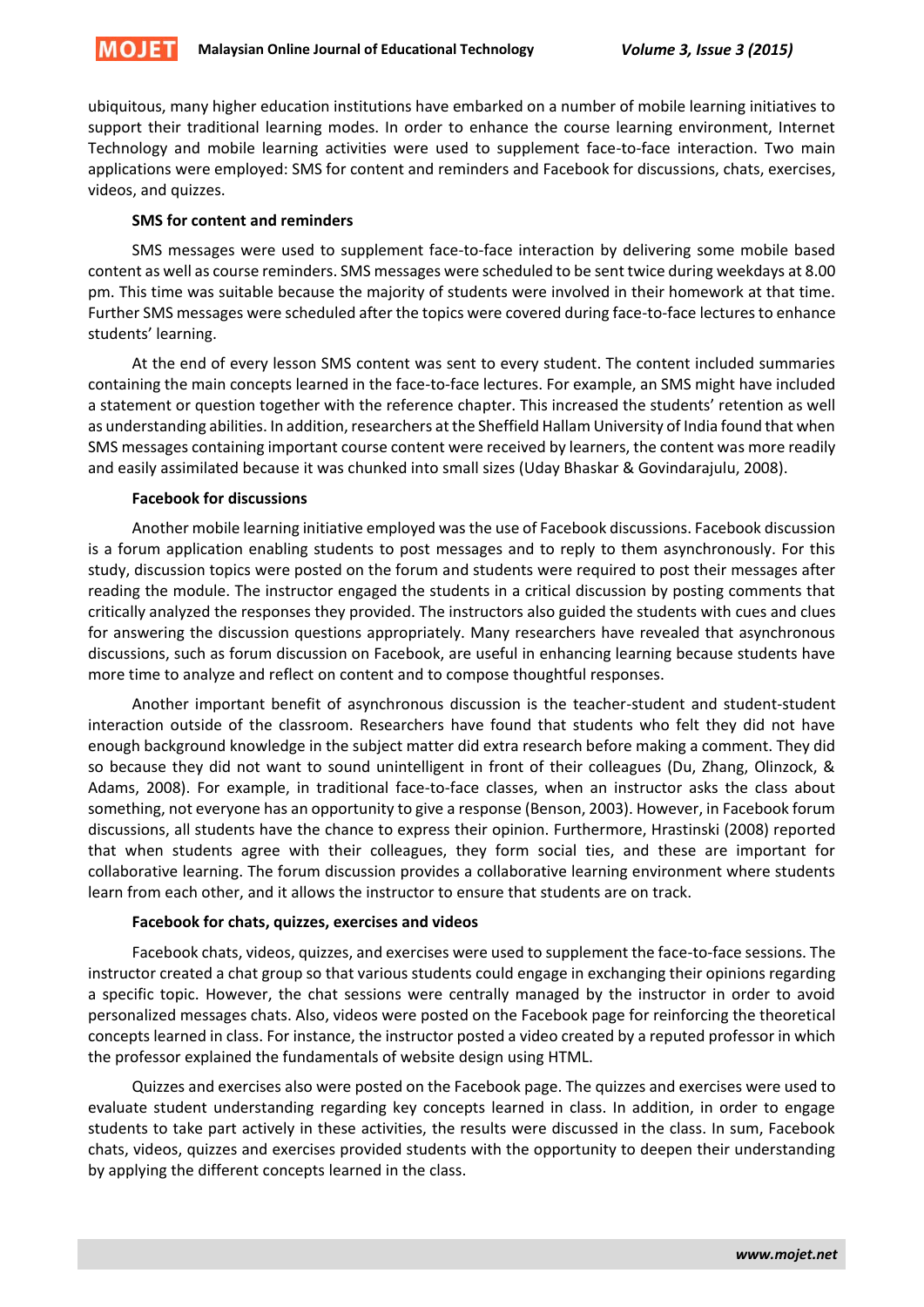

#### **SUMMARY**

The mobile learning framework developed was based on the ideas and opinions of the students regarding the key motivations behind the use of Facebook and SMS in the teaching and learning process. The design of the mobile learning framework was guided by the students' preference for flexibility and mobility as well as platform interactivity.

As a new technology in education, mobile learning has the potential to contribute to the existing mode of learning at the University of Djibouti. Integrating mobile learning with face-to-face interaction in the Internet Technology course, which is taught to second year students in the Department of Mathematics and Computer Science at the University of Djibouti, offered a significant opportunity for enhancing student learning. Mobile learning motivated learner engagement in the learning process and at the same time it offered them opportunity to learn anytime and anywhere.

Furthermore, mobile learning helped learners stay focused on their studies and also assisted them in better managing their studies and facilitated their learning. In sum, it is evident that mobile learning can be an effective learning enhancement tool if properly designed. In the near future, it is also possible that mobile learning will be implemented in most universities globally. From this perspective, the framework for mobile learning proposed in this study is timely.

## **REFERENCE**

Ahmad, N., & Mentor, D., (2011), introduction to Mobile Phone Learning. Columbia University – Teachers College. The college of the college of the college. The college of the college of the college of the college of the college of the college of the college of the college of the college of the college of the college of the c [http://www.columbia.edu/~na2189/files/Mobile\\_Phone\\_Learning\\_Syllabus.pdf](http://www.columbia.edu/~na2189/files/Mobile_Phone_Learning_Syllabus.pdf)

Alexander, B. (2004). Going Nomadic: Mobile Learning in Higher Education. *Educause Review, 39*(5)*,* 28-35.

- Alsaadat, K. (2009). *Mobile learning and university teaching*. Paper presented at the International Conference on Education and New Learning Technologies (EDULEARN09), Barcelona, Spain.
- Belanger, Y. (2005). Duke University iPod first year experience final evaluation report Retrieved from [http://cit.duke.edu/pdf/ipod\\_initiative\\_04\\_05.pdf](http://cit.duke.edu/pdf/ipod_initiative_04_05.pdf)
- Devinder Singh, & Zaitun A. B. (2006, August). Mobile Learning In Wireless Classrooms, *Malaysian Online Journal of Instructional Technology (MOJIT), 3*(2), pp. 26-42.
- Geddes, S. J. (2004). Mobile Learning in the 21st Century: fiBt efnoer Learners. Knowledge Tree e-journal*, 30*(3)*,* pp. 214-28.

Harriman, G. (2007). M-learning (mlearning). Retrieved from<http://www.grayharriman.com/mlearning.htm>

- Herrington, A., Herrington, J., & Mantei, J. (2009). Design principles for mobile learning. In J. Herrington, A. Herrington, J. Mantei, I. Olney, & B. Ferry (Eds.), *New Technologies, New Pedagogies: Mobile Learning In Higher Education* (pp. 129-138). Wollongong: University of Wollongong. Retrieved from <http://ro.uow.edu.au/>
- Holzinger, A., Nischelwitzer, A., & Meisenberger, M. (2005). Lifelong-learning support by M-learning: Example scenarios. *ACM eLearn Magazine, 11.*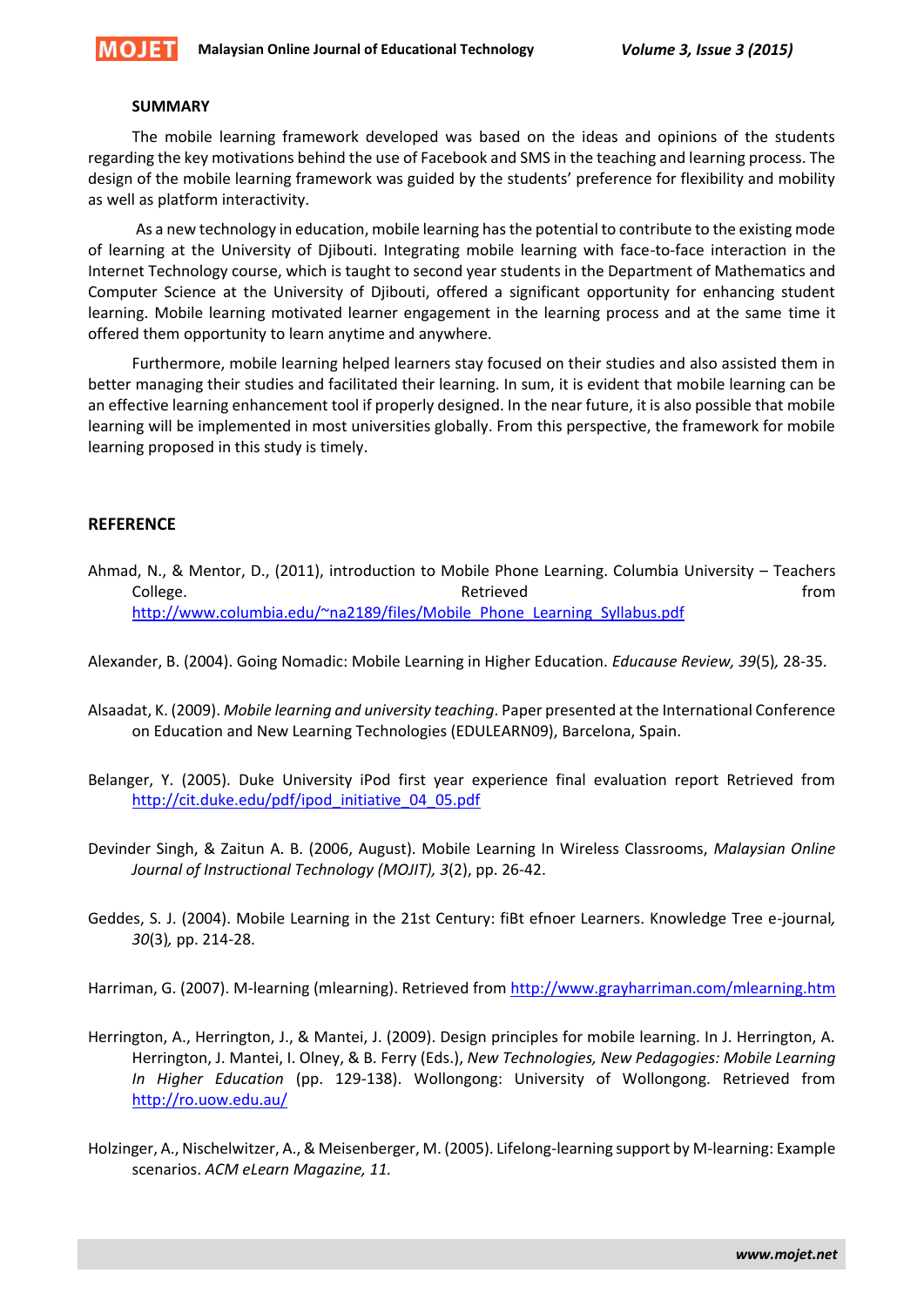

- Hung, J.-L., & Zhang, K. (2011). Examining mobile learning trends 2003–2008: A categorical meta-trend analysis using text mining techniques. *Journal of Computing in Higher Education*, 1-17.
- Ketterl, M., Heinrich, T., Mertens, R., & Morisse, K. (2007). Enhanced content utilisation: Combined reuse of multi-type e-learning content on mobile devices. *IEEE Multidisciplinary Engineering Magazine, 2*(2)*,*  61–64.
- Koole, M. L., & Ally, M. (2006). *Framework for the rational analysis of mobile education (FRAME) model: Revising the ABCs of educational practices*. 315 Networking International Conference on Systems and International Conference on Mobile Communications and Learning Technologies, p. 216.
- Kukulska-Hulme, A. (2005). Mobile usability and user experience. In A. Kukulska-Hulme & J. Traxler (Eds.), *Mobile learning: A handbook for educators and trainers* (pp. 45-56). London: Routledge.
- Kukulska-Hulme, A. & Traxler, J. (2005). *Mobile Learning: A handbook for educators and trainers*. London: Routledge.
- Kukulska-Hulme, A. (2010) Mobile learning for quality education and social inclusion. Policy Brief. Moscow, Russia: UNESCO Institute for Information Technologies in Education (IITE). Retrieved from <http://iite.unesco.org/publications/3214679/>
- Leigh, E., & Spindler, L. (2004). Simulations and games as chaordic learning contexts. *Simulation and Gaming, 34*(1)*,* 53 - 69.
- Lim, T., Fadzil, M., & Mansor, N. (2009). Mobile Learning via SMS at Open University Malaysia: Equitable, effective, and sustainable. *International Review of Research in Open and Distance Learning* (pp. 123– 137).
- Litchfield, A. J., Dyson, L. E., Lawrence, E., & Zmijewska, A. (2007). Directions for m-learning research to enhance active learning. In *ICT: Providing choices for learners and learning: Proceedings ASCILITE Singapore*. Retrieved from<http://www.ascilite.org.au/conferences/singapore07/procs/litchfield.pdf>
- McCarty, S. (2005). Spoken Internet to go: Popularization through podcasting. *JALT CALL, 1*(2)*,* 67 74.
- Nyiri, K. (2002). Towards a Philosophy of M-Learning. *Proceedings of the IEEE International Workshop on Wireless and Mobile Technologies in Education (WMTE'02)* (pp. 121-124). Vaxjo, Sweden: IEEE Computer Society.
- O'Malley, C., Vavoula, G., Glew, J. P., Taylor, J., & Sharples, M. (2005). Guidelines for Learning/Teaching/Tutoring in a Mobile Environment. Retrieved from [http://www.mobilearn.org/download/results/public\\_deliverables/MOBIlearn\\_D4.1\\_Final.pdf](http://www.mobilearn.org/download/results/public_deliverables/MOBIlearn_D4.1_Final.pdf)
- Parsons, D., & Ryu, H. (2006). A framework for assessing the quality of mobile learning. *Proceedings of the 11th International Conference for Process Improvement, Research and Education (INSPIRE), Southampton Solent University, UK*.